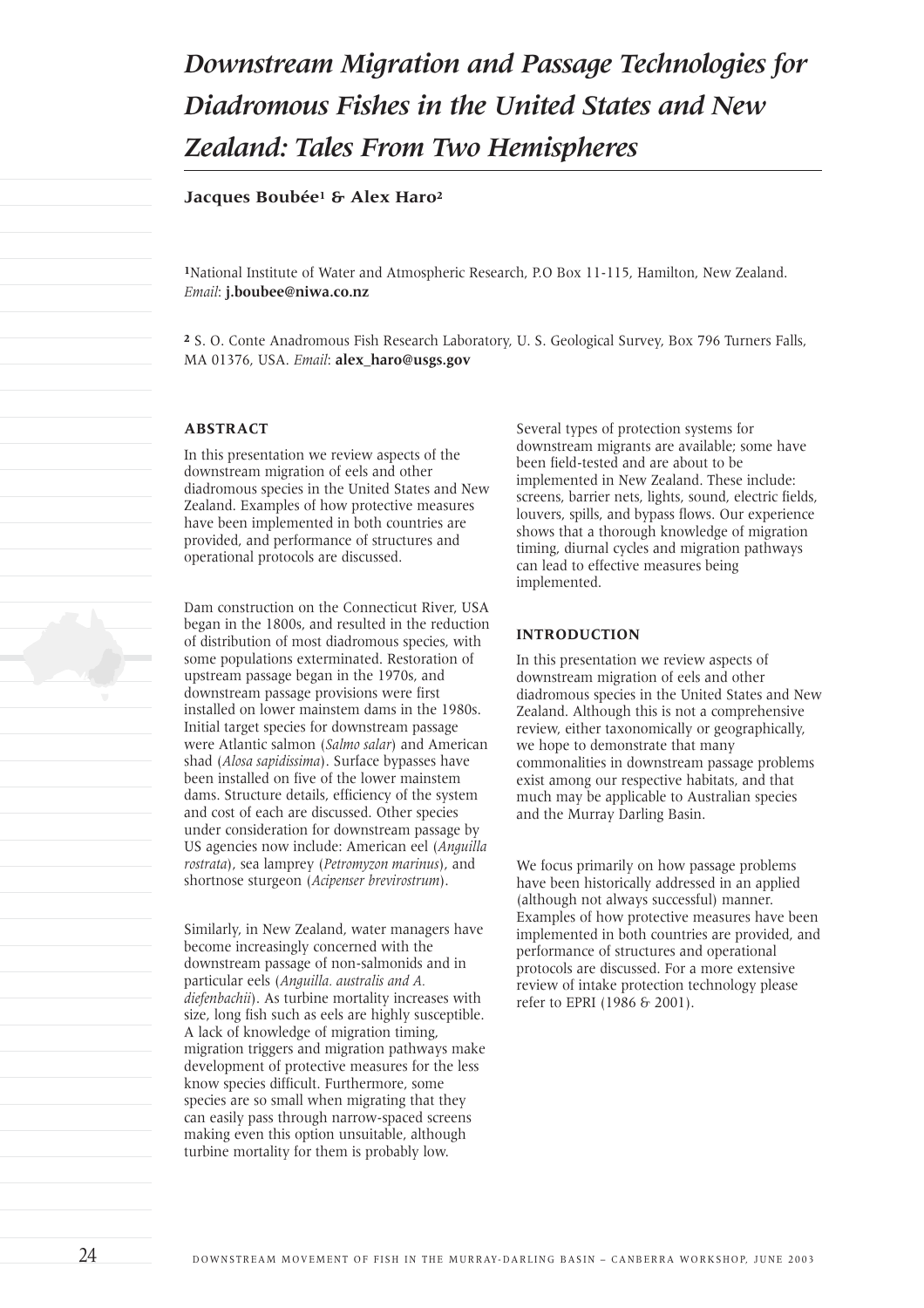## *Case study - The Connecticut River*

The Connecticut River, in the Northeastern United States, is 660 km long and has a catchment area of 28,500 km2 (**Figure 1**). Damming, which began in the 1800s, had a major effect on the distribution of diadromous fishes and extirpated several species. Restoration and provision for upstream passage did not begin in earnest until the late 1970s. Restoration of upstream passage led to the development and construction of downstream passage structures during the 1980s (Moffitt *et al*. 1983).

Initial target species for downstream passage were Atlantic salmon (*Salmo salar*), primarily in the smolt stage, and juveniles of the American shad (*Alosa sapidissima*), an anadromous clupeid. Juveniles of both species are relatively small, (130-250 mm FL for salmon and 70-120 mm FL for shad), and form schools that are primarily surface-oriented. Timing of the migrations of the two species is different, with salmon smolts

moving downstream in spring (April to May) while shad juveniles migrate downstream in autumn (September to October).

Although passage provisions were implemented primarily for juveniles it is important to note that adults of both species commonly migrate downstream after spawning, and also present different passage problems due to their larger size (500-900 mm FL for salmon and 350-500 mm FL for shad) and different timing of migration (late autumn/winter for adult salmon and late spring for shad).

On the mainstem of the Connecticut River there are five major dams where extensive downstream passage facilities have been constructed: Wilder, Bellows Falls, Vernon, Turners Falls, and Holyoke Dams (**Figure 1**). Downstream passage technologies installed at these dams were considered, at the time of implementation, state-of-the-art designs that had been developed for juvenile salmonids, primarily in the Western USA and Canada. Facilities installed at the lowermost four dams are summarised in **Table 1** and described in more detail below.

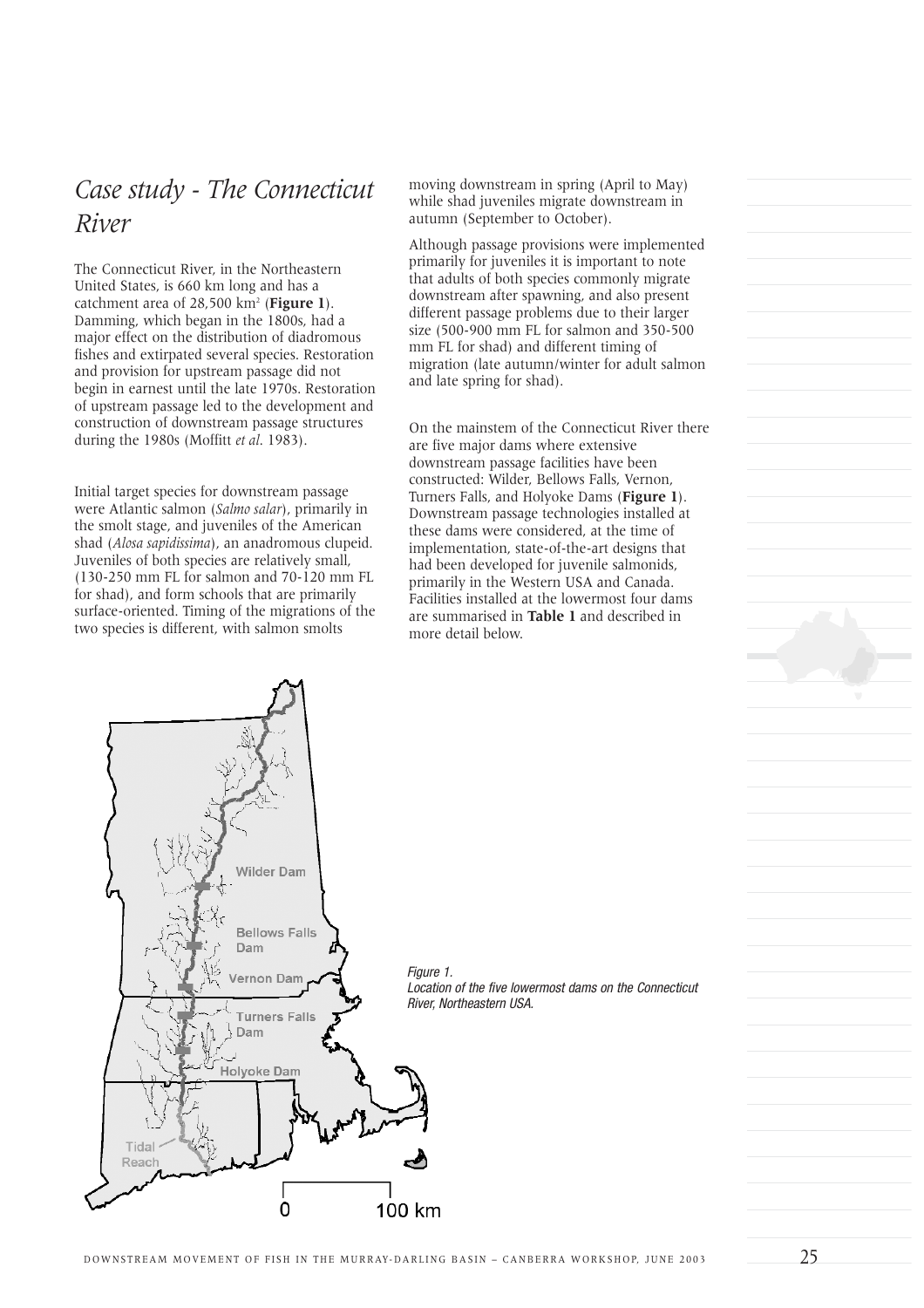### **Bellows Falls Dam**

Bellows Falls Dam, at river kilometre 280, is the furthest dam upstream from the ocean with a major downstream bypass facility (although other dams further upstream have some minor downstream passage facilities, i.e. mandated sluice spill without guidance structures). At this site, up to 283 m<sup>3</sup>/s of river flow is passed through an excavated power canal to the powerhouse and about 7.1 m3 /s (c. 2.5% of the maximum station flow) is diverted to a downstream bypass sluice positioned at the end of a concrete diversion wall (**Figure 2**).

The concrete diversion wall extends across the c. 12 m deep forebay to a depth of 3.5 m. Fish are diverted into an existing 4.5 m wide trash sluice (without trash screen) equipped with a modified concrete channel exit, where they free-fall into the tailrace. Total cost of this facility was about US\$3.5 M. Bypass efficiency for smolts through this facility, as estimated by radio telemetry, is about 80%, but has not been evaluated for other species.



*Figure 2. Site plan, Bellows Falls Dam, Connecticut River, Vermont, USA.*

### **Vernon Dam**

The next dam downstream is Vernon Dam, at river kilometre 229. This facility passes a maximum of 269 m<sup>3</sup>/s through the powerhouse and about 10 m3 /s (c. 3.7% of maximum station flow) is by-passed through an existing rectangular pipe to the tailrace (**Figure 3**). This type of bypass is fairly typical of most northeastern dams without a power canal where provision is made for downstream migrants by simply diverting flow through an existing opening, (usually a debris or ice sluice).

There is a 3 m high surface concrete wall in the open forebay of the Vernon Dam to guide fish towards the bypass. Although this guide wall is downstream of a floating log boom, large amounts of debris still accumulate at the relatively narrow bypass entrance, and this has necessitated the installation of a trash rack with 300 mm spacing at the bypass entrance. The total cost of the Vernon facilities was about US\$2 M. Bypass efficiency for smolts at this site is estimated at approximately 80%.



*Figure 3. Site plan, Vernon Dam, Connecticut River, Vermont, USA.*

#### **Turners Falls Dam**

Turners Falls Dam, at river kilometre 198, diverts a maximum of 354 m<sup>3</sup>/s of water through a 4.5 km long canal to a powerhouse; c. 8  $\rm m$ <sup>3</sup>/s of this flow (about 2% of maximum station flow) is diverted to a surface trash sluice (**Figure 4**). Because of the relatively high water velocities in the canal and forebay, diversion walls as installed at the upstream dams were considered too technically difficult to construct at this site. As an alternative, bar spacing in the upper four metres of the 10 m deep trash rack was reduced from 100 mm to 25 mm with plastic inserts in an effort to reduce entrainment of surface migrants. The bypass entrance itself was also modified with a bell-shaped insert, which causes water to accelerate gradually and smoothes the transition of flow from the forebay to the trash sluice (Haro *et al*. 1998). Bypass flow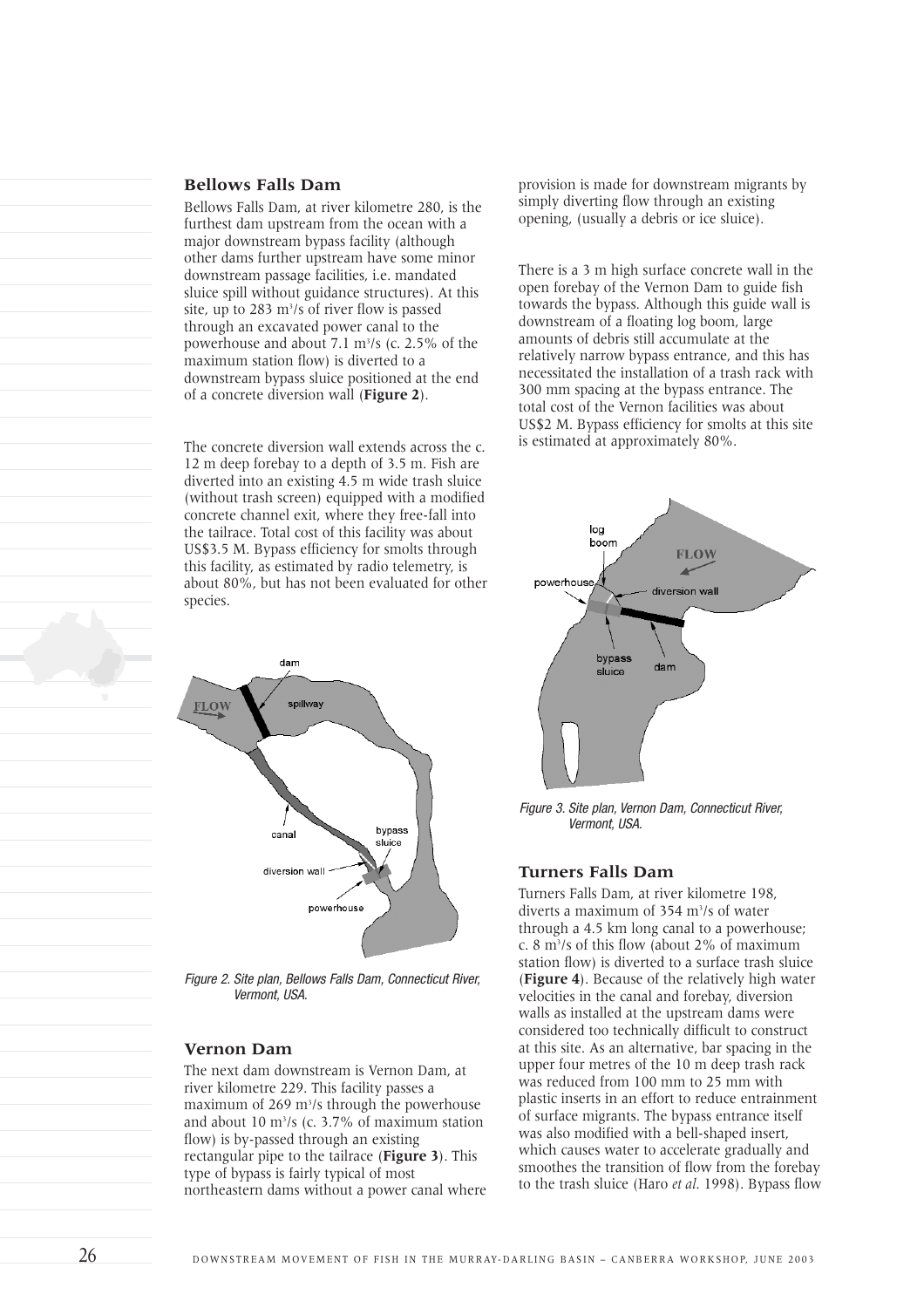from the sluice is diverted to the tailrace directly, without a free fall. The cost of these modifications was about US\$1.5 M. Efficiency of the bypass is about 80% for salmon smolts, but less than 3% for catadromous eels.



*Figure 4. Site plan, Turners Falls Dam, Connecticut River, Massachusetts, USA.*

#### **Holyoke Dam**

The lowermost extant dam on the Connecticut River, Holyoke Dam supplies one in-line powerhouse and several smaller stations and mills via an extensive series of canals. The in-line hydro station has a capacity of 238 m<sup>3</sup>/s. Downstream migrant fish are diverted either to the spillway through a modified surface bascule gate or are diverted out of the canal by a louver array and bypass pipe.

The upper three metres of the intakes to the main powerhouse at Holyoke Dam are covered with a solid overlay to guide migrants to the bascule gate and trash sluice; the bascule gate entrance has been modified with uniform acceleration weir. Migrants entering the canal  $(170 \text{ m}^3/\text{s} \text{ max. flow})$  are guided by the louver array, which has steel vanes with 100 mm spacing extending down to the full 7 m depth of the canal. At the downstream end of the array, migrants are guided into a 1 m diameter steel pipe, which opens into the tailrace via a concrete channel. Total costs were US\$50 K for the bascule gate modifications and US\$10 M for the louver array and bypass pipe. Bypass efficiency is

estimated at c. 80% for smolts but is unknown for other species. However, as both guidance structures are susceptible to fouling by trash, efficiency is probably often lower. Performance of the protection system is also expected to depend on forebay levels and canal flow.



*Figure 5. Site plan, Turners Falls Dam, Connecticut River, Massachusetts, USA.*

## *Downstream passage for other species*

Several other fishes are now being considered by US resource agencies as target species for downstream passage. These include:

- American eel (*Anguilla rostrata*), a catadromous species that migrates downstream as adults (500-1000 mm TL) and is experiencing declines in their populations throughout their range.
- Shortnose sturgeon (*Acipenser brevirostrum*), which undergoes extensive upstream and downstream migrations as juveniles and adults (250-1700 mm TL) during their long lifetimes, and listed as endangered by State and Federal agencies.
- Sea lamprey (*Petromyzon marinus*) an anadromous species considered less important as a resource, but with very little known about their migrations and potential impacts of hydroelectric operation, particularly on emigration and survival of juveniles (200-230 mm TL).

It is likely that other species of diadromous and potamodromous (or wholly riverine) fishes will be added to this list in the future.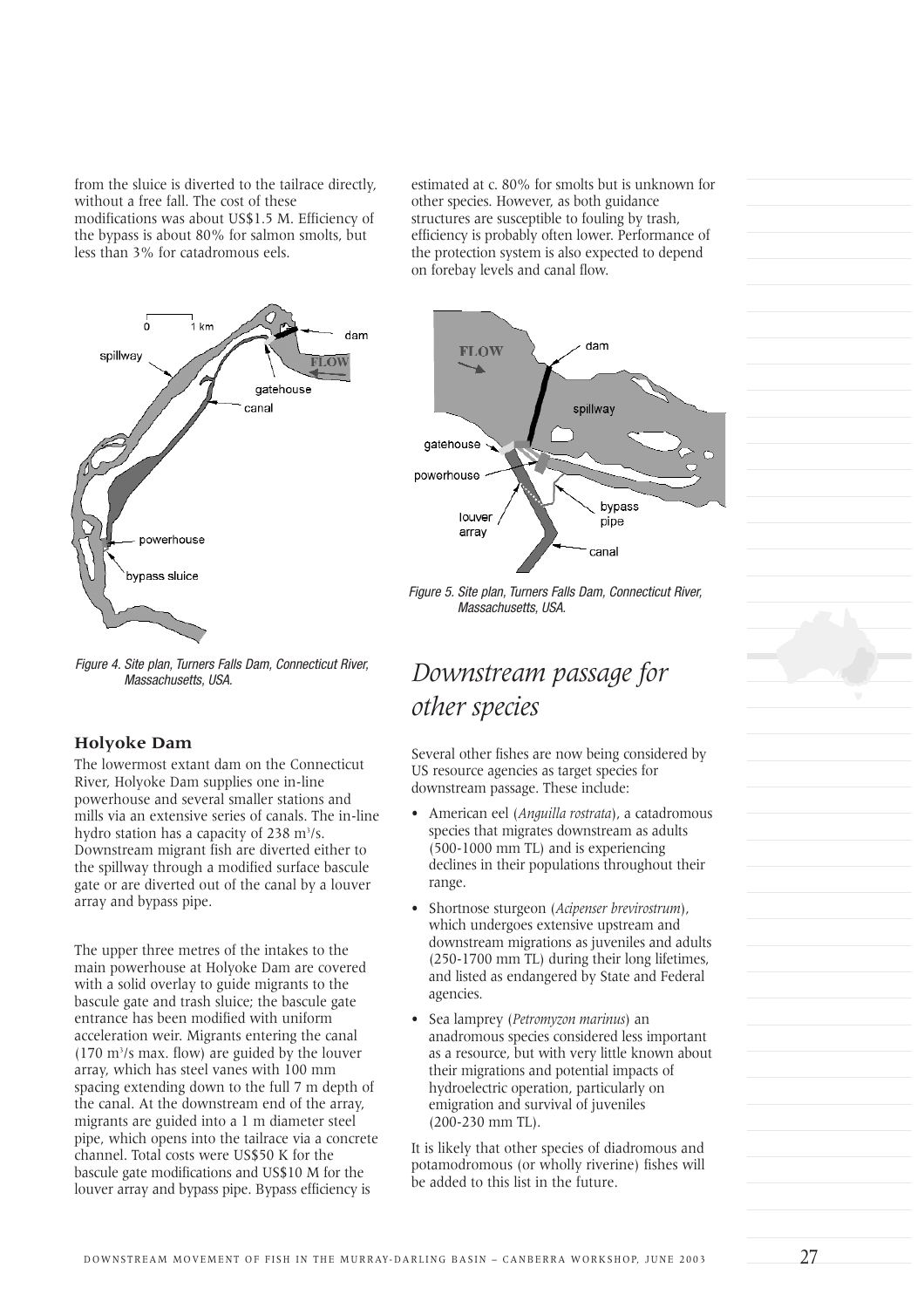## *Turbine mortality*

When passing through turbines fish are subjected to pressure changes, cavitation, shear stresses, and mechanical strike (Coutant & Whitney 2000). The effect of pressure change, according to these authors, is most severe on larval fish but in our view this effect needs more study. Hydraulic shear and cavitation affects primarily medium size fish, while mechanical strike is most likely with longer or larger fish. Because of the wide type and size of power plants installed, and also because of the flexible way each one can be operated, measured mortality rates have been highly variable. For example, measured mortality rates of eels along the East Coast of North America have varied between 20-100% for Kaplan turbines and 6-76% for Francis. In general, small and higher speed turbines do the most damage, and an indication of the loss expected can be derived from the formula provided by Larinier & Travade (2002) that relates mortality rate to fish length, and turbine characteristics.

## *Intake protection devices*

## *Mechanical barriers*

#### **Screens**

Intake screens are, without doubt, the most effective and reliable means of protecting intakes, and criteria for their design and operation are available in many US states (e.g. look for FERC/WD in the Hydro Program page of the NOAA website

**http://www.nwr.noaa.gov**). Traditionally, intake screens have tended to be rotating drums but these are expensive to install and operate. More recently, both in the US and New Zealand, angled flat screens have become more popular, with multiple labyrinths installed where large flows are involved (e.g. a screen facility has been proposed for a site on the Waitaki River in the South Island of New Zealand where 340 m<sup>3</sup>/s are to be diverted by seven labyrinth-style screens each 35 m long and 5 m deep, angled at 9o to the flow, and with 5mm bar spacing. At the end of each set of screens or labyrinths a bypass channel returns deflected fish back to the river, but where there are other power plants downstream, some means of safely transferring the fish past the last barrier should be considered. In most instances this means road transport or barging.

Cost of screening is highly variable and depends on the size of the installation and local conditions, but typically small intakes  $(0.2-1.5 \text{ m}^3/\text{s})$  are expected to be in the order of US\$ 100-200 K per m<sup>3</sup>/s. Larger intakes can be relatively more expensive to install; for example the cost of screening at the Rocky Reach Dam, Columbia  $(170 \text{ m}^3/\text{s})$  was approximately US\$85 M, while for the McKenzie River Dam  $(70 \text{ m}^3/\text{s})$  the cost was about US\$12 M.

What has been shown to be effective for one species and life stage may not, however, necessarily work for another, and we recommend careful investigations before systems are implemented. Eels, for example, are adept at negotiating small spaces, and easily pass through narrow-spaced screens that have been shown to be effective for large salmonids. High water velocities exacerbate both impingement and entrainment with bar spacing as small as 20 mm, allowing smaller migrant eels to pass through, but impinging and suffocating any retained by the screens. Some efforts have been made to minimise this problem by reducing both through-screen velocities and screen spacing. For example at La Pulpe Power Station on the Rimouski River in Quebec, vertically inclined screens with a spacing of 10 mm were successfully tested and implemented (Therrien, in press). Although such screens effectively excluded most migrants, they are often plagued by other problems such as clogging with debris and formation of frazil ice. Installation of a compressed air cleaning system alleviated some of these problems, but the design remains impractical for large intakes.

#### **Barrier nets**

Barrier nets can be an effective means of excluding fish, and are cheap to install (e.g. NZ\$10-15 K to exclude migrant eels from a 54.7 m<sup>3</sup>/s average flow intake). Maintenance and running cost are, however, very high and in effect the system can only be used where there is little, if any, drift material present. This system has been installed in combination with a trap and transfer operation to protect downstream migrant eels in New Zealand, where the net is only deployed in autumn when more than 40 mm of rain has fallen in the catchment, and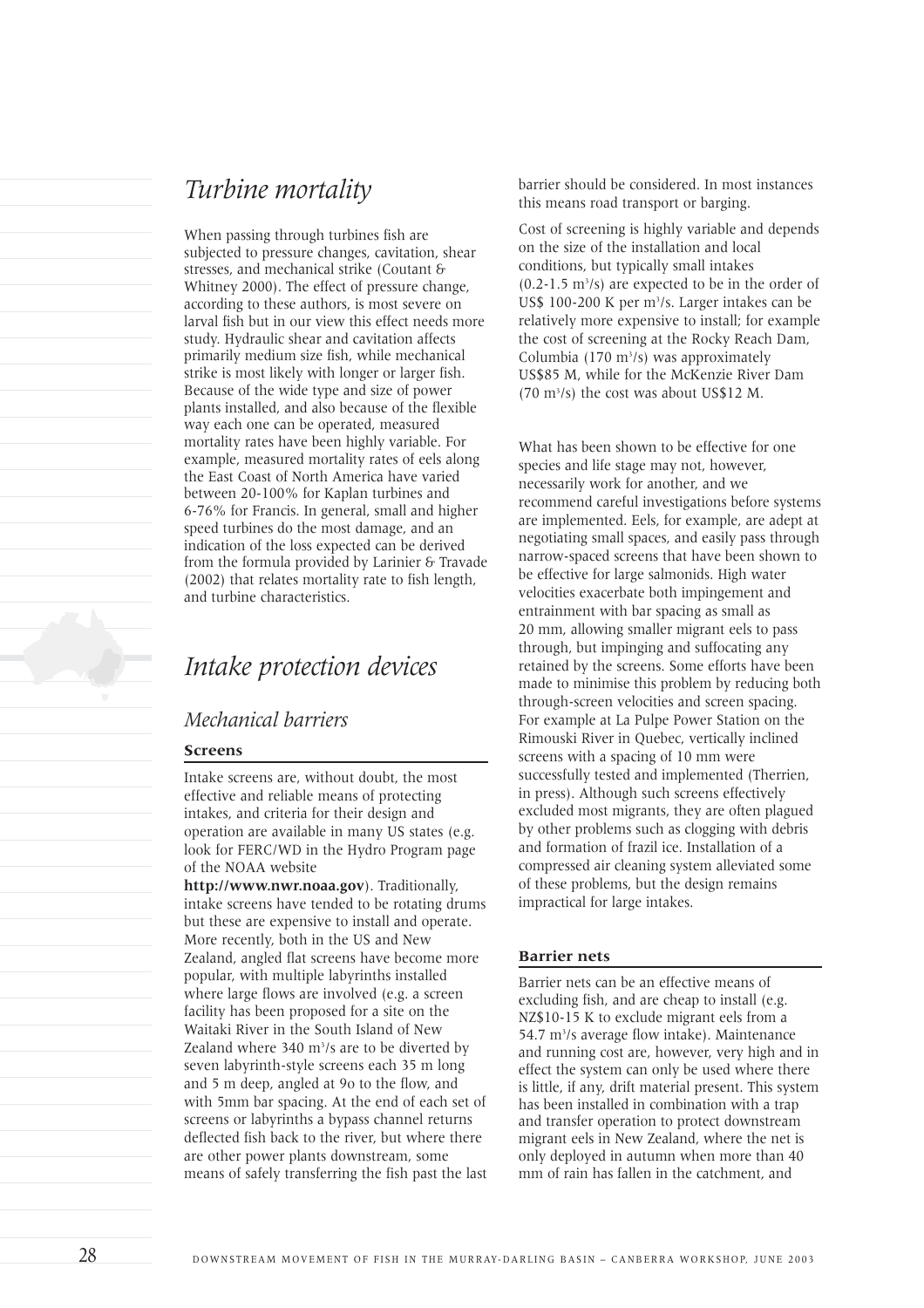only when the amount of aquatic plant drift is low (Boubée *et al*. 2001).

#### **Behavioural barriers**

Behavioural barriers use the avoidance response of fish to external stimuli as a means of protecting intakes. The most common of these are lights, electric fields, sound and a combination of these, often in combination with bubble curtains.

#### **Lights**

Because some fish species migrate primarily at night and are photonegative (i.e. they avoid lights at night), arrays of surface and underwater lights (and in particular strobe lights) have been promoted as an a means of excluding eels and other fish from intakes (e.g., Hadderingh *et al*. 1992). However, this method has an appreciable effect only when water velocities are very low and water clarity is exceptional, and even under these conditions guidance is not 100% effective. In turbid water (and because eels migrate downstream mainly during floods water is invariably turbid), the intensity of light declines rapidly and the system becomes ineffective. Furthermore, some fish species are attracted to light, and this is often used as a means of attracting some downstream migrants, notably salmonids, to bypasses. Therefore, installation of light barriers can compound the problem of entrainment, and in our experience can also increase predation. As with all behavioural systems, fish tend to habituate to artificial illumination, and light barriers can become ineffectual if fish remain in the illuminated area for some time. Although the cost of installation is, in comparison to screens, relatively cheap (e.g. NZ\$25 K for material in a trial for one of the four 9 m<sup>3</sup>/s intakes at the Huntly Power station, Waikato R. New Zealand), the cost of maintaining the lights free of algae, keeping cables and lines free of debris, and ensuring the system remains water tight can make the system impractical.

### **Sound**

Fish react to sound, and there are various systems on the market, including some that combine light, air bubbles and sound (e.g. Fish Guidance Systems Ltd). Some investigators have experimented with intense, low frequency sound, as low as 10 Hertz, to repel eels from

intakes (e.g. Sand *et al*. 1999). Although eels display a negative response to such sounds, the response occurs when fish are within only a few meters of the sound source, again limiting the effectiveness of sound as a deterrent at largescale sites. Generally, the system appears to be effective in lakes and estuaries but has often failed in high velocity zones, noisy sites, or in deep waters.

#### **Electric fields**

Electric fields have been shown to be useful on small schemes for upstream migrants and have been used successfully to protect small intakes. There is, as yet, no conclusive evidence that they work for downstream migrants.

#### **Louvers**

In some ways louver systems can be considered a behavioural system as they largely rely on the visual avoidance response of fish to a barrier. Guidance efficiencies of up to 90% have been reported with salmonid fry, but the system has not been fully tested with other species. Large spacing between the vanes is a possibility if a lower protection level is acceptable (e.g. 60% exclusion for 250 mm spacing).

## *Diversions*

#### **Spills**

Other approaches to protection of downstream migrants have advocated employing controlled spill as a methodology, especially for those species (like eels) that emigrate during high flow events. The methodology requires no outlay of capital but cost can be high due to loss of water that could potentially be used for generation. Simulations of "programmed" spill events for passage of eels dependent on river flow has shown the potential for reducing turbine mortality by as much as 50%, with minimal loss of generation (Haro *et al*., in press).

While it is logical to assume that migrants passed via spill will not be subjected to risks of turbine passage, the risks of injury, disorientation, or subsequent predation due to spill passage may in some situations be equally as great. This is an area that deserves additional investigation, for fishes of both large and small sizes.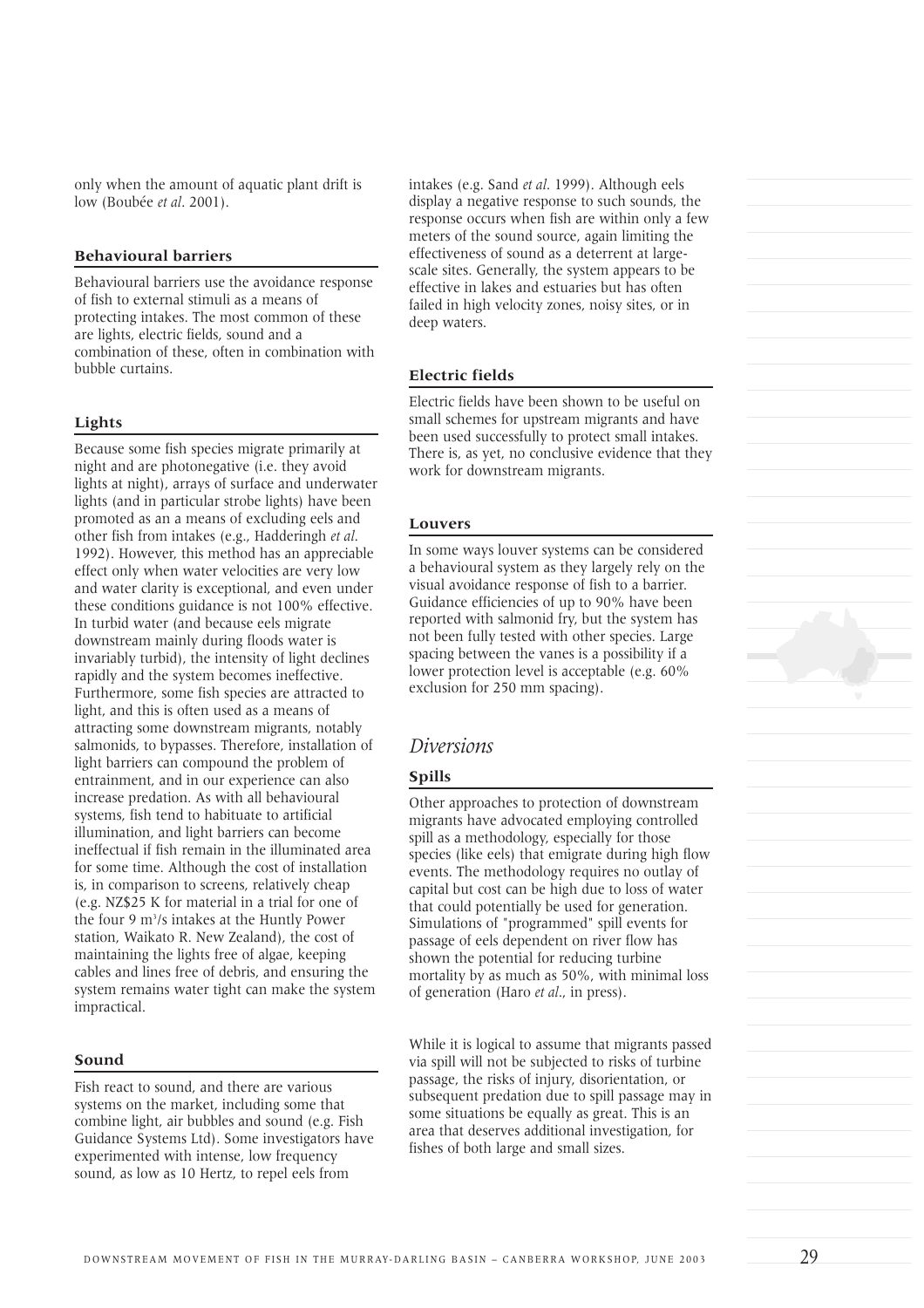Trials at Patea Power Station in New Zealand which has an 80 m high dam indicated that opening one of the three spillway gates by about 70 mm resulted in very little damage to migrant eels (Boubée & Watene 2001) and was effective for eels if well timed and intake shut off or reduced.

#### **Bypass flows**

Although bypass flows of about 2-5% of the total flows are often advocated (e.g. Odeh & Orvis 1998), smaller flows can be just as effective for some species. The critical factor in determining the efficiency of a bypass is its position, and judicious placement of deflecting wall and screens has often increased efficiency considerably. Locating the most effective position for a bypass is best done by means of acoustic or radio telemetry, but as our understanding of the behaviour of individual species improves it is expected that modelling will be able to define potential aggregation points.

At Wairere Falls Power Station in the North Island of New Zealand, simply providing two adjacent 100 mm diameter apertures between the two main intake screens (cost of about NZ\$5 K) has permitted the safe passage of close to 10% of tagged migrant eels released in the head race. It is expected that the addition of other better-positioned and slightly larger bypasses, preferably combined with effective protection measures at the intake, will virtually eliminate existing migrant eel impingement and entrainment problems at this site.

## *Location and design of intakes*

When constructing new intakes it may be possible to position the structure in areas that are relatively free of migrant fish. Operating the intake at times when there are few fish migrating is another possibility. Such measures are particularly important when the species or life stage of concern cannot be effectively screened out. For example in the lower Waikato River in the North Island of New Zealand, upstream migrating juveniles were found to use low velocity zones along the littoral and river bed, rather than the main river channel.

Locating the intakes (cigar shaped cylinders covered in 1 mm slot wedge wire) away from these migration zones ensured these small migrants remained protected. Also, large numbers of larval fish migrate downstream in the Waikato in autumn and mainly at night. Studies have indicated that greatest densities of larvae occur at the surface and along the river bottom. Since larvae cannot be effectively screened out, positioning the intake in mid water in the middle of a deep channel would minimise entrainment. Further reduction in entrainment could also be achieved by minimising abstraction at the peak of the migration which occurs in autumn and at night.

## *Conclusions*

Although there are a multitude of intake protection devices available, most downstream passage devices to date have been designed primarily for juvenile salmonids, or adapted from salmonid designs. Protection for other species or life stages may require development of entirely new or more radical technologies. Our experience shows that to design an effective intake protection system, a thorough knowledge of the species of interest is essential. Information needed includes:

- Migration patterns (seasonal and diurnal activity),
- Migration triggers,
- Depth of migration,
- Migration pathways,
- Behavioural response to the barrier (e.g. searching behaviour),
- Behavioural response to the potential protection device (e.g. to light, sound, screens, flow etc.)

Monitoring facilities and a monitoring plan must be part of the protection measures implemented, not only to determine the effectiveness of the protective measure but also to obtain an indication of the success of modifications that invariably need to be made. A maintenance plan must also be devised. Finally, but not least, a thorough literature review and expert advice should be sought so as not to repeat mistakes made elsewhere.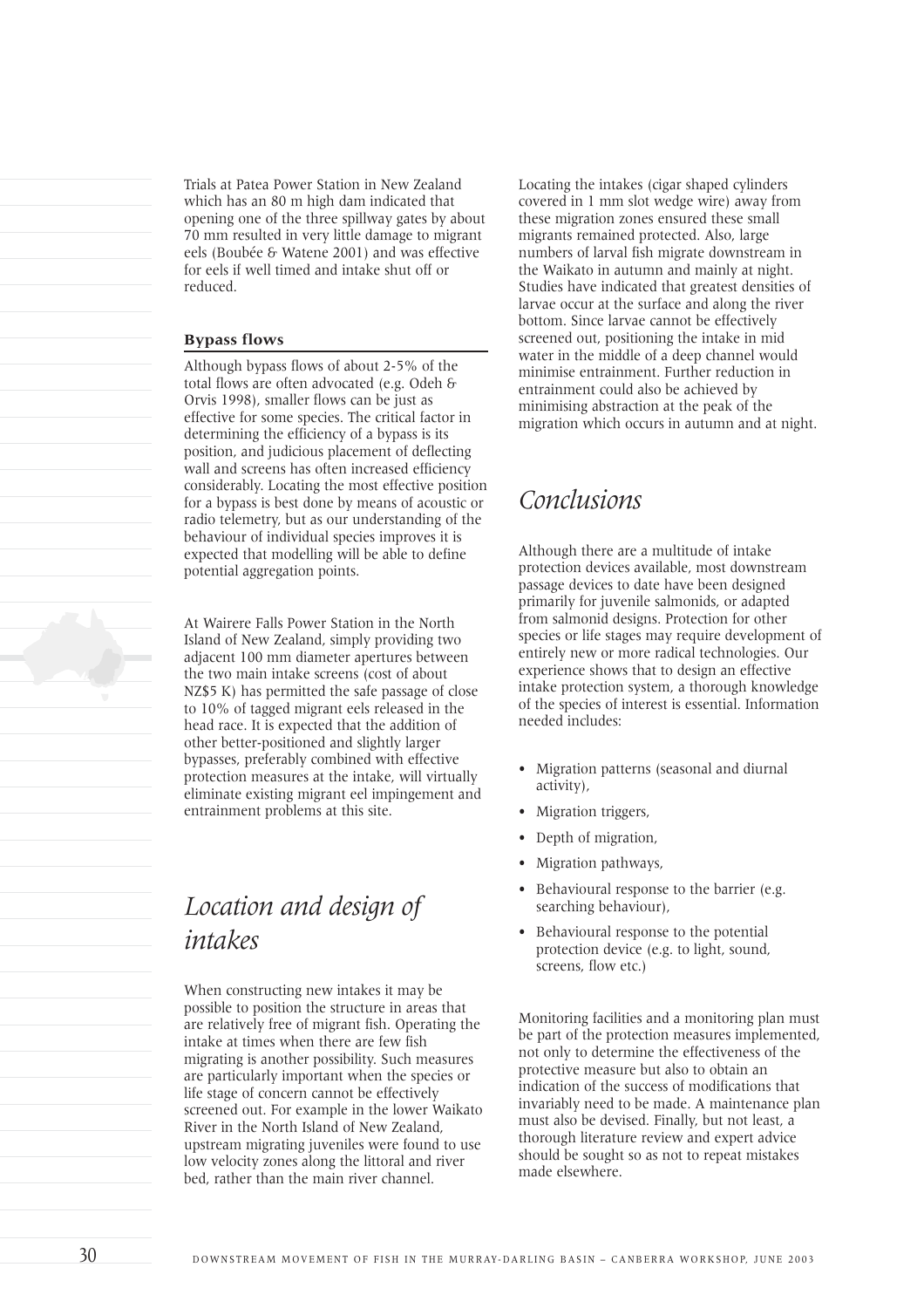### **References**

Boubée, J.A., Mitchell, C.P., Chisnall, B.L., West, D.W., Bowman, E.J., & Haro, A. 2001. Factors regulating the downstream migration of mature eels (*Anguilla spp.*) at Aniwhenua Dam, bay of Plenty, New Zealand: *New Zealand Journal of Marine and Freshwater Research* 35:121-134.

Boubée, J., & Watene, E. 2001. Selective spillway gate openings as a mean of providing downstream eel passage at hydro-electric dams. Poster presented at the Advances in Eel Biology Symposium. 28-30 September 2001, University of Tokyo, Japan.

Boubée, J., Chisnall, B., Haro, A., Roper, D., Watene, E., & Williams, E. (in press). Enhancement and management of eel fisheries affected by hydroelectric dams in New Zealand. *In*: Dixon D. *ed*. Biology, Management, and Protection of Catadromous Eels. AFS publications, Bethesda, Maryland.

Coutant, C. C., & Whitney, R. R. 2000. Fish behavior in relation to passage through hydropower turbines: A review. *Transactions of the American Fisheries Society* 129: 351-380.

EPRI 1986. Assessment of downstream migrant fish protection technologies for hydroelectric application. Electric Power Research Institute (EPRI) Project Report AP-4711, Palo Alto, California.

EPRI 2001. Behavioral technologies for fish guidance. Electric Power Research Institute (EPRI) Project Report 1006198, Palo Alto, California.

Hadderingh, R.H., Van Der Stoep, J.W., & Hagraken, J.M. 1992. Deflecting eels from water inlets of power stations with lights. *Irish Fisheries Investigations* 36: 37-41.

Haro, A., Odeh, M., Noreika, J., & Castro-Santos, T. 1998. Evaluation of uniform acceleration weir for downstream bypass entrances. *Transactions of the American Fisheries Society* 127: 118-127.

Haro, A., Castro-Santos, T., Whalen, K., Wippelhauser, G., & McLaughlin, L. (in press) Simulated effects of hydroelectric project regulation on mortality of American eels. *In*: Dixon D. *ed*. Biology, Management, and Protection of Catadromous Eels. AFS publications, Bethesda, Maryland.

Larinier, M., & Travade, F. 2002. Downstream migration: Problems and facilities. *Bulletin Français de la Pêche et de la Pisciculture* 364 suppl.: 181-207.

Moffitt, C. M., Kynard, B., & Rideout, S.G. 1983. Fish passage facilities and anadromous fish restoration in the Connecticut River Basin. *Fisheries* 7(6): 2-11.

Odeh, M., & Orvis, C. 1998. Downstream fish passage design considerations and developments at hydroelectric projects in the North-east USA. *In* Jungwirth, M.; Schmuth, S.; Weiss, S. (*Eds*), Fish Migration and Bypasses. Fishing News Books. 267-280.

Sand, O., Enger, P.S., Karlsen, H.E., Kneudsen, F., & Kvernstuen, T. 2000. Avoidance responses to infrasound in downstream migrating European silver eels, *Anguilla anguilla*. *Environmental Biology of Fishes* 57: 327-336.

Therrien, J. (in press). Efficiency of a downstream migration device for eels at a small hydropower plant and study of the elver and silver eel migration in Rimouski River *In*: Dixon D. *ed*. Biology, Management, and Protection of Catadromous Eels. AFS publications, Bethesda, Maryland.